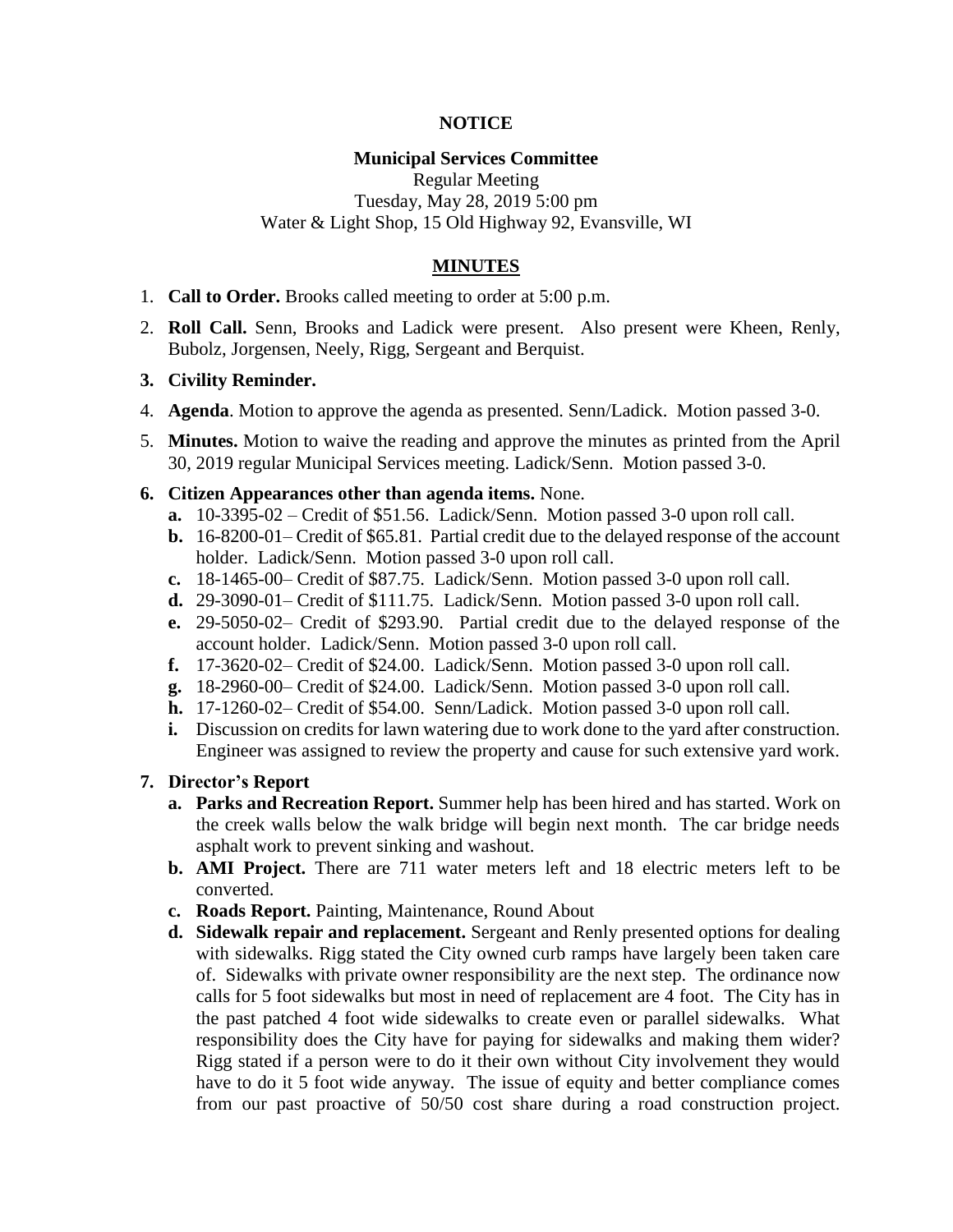Committee did not make a motion and directed staff to develop a detailed notice and program that focuses on making sidewalks 5 foot wide with a 50/50 cost share when contracted by the City.

- **e. Well upgrade.** Final software and computer was installed for the SCADA system.
- **f. Water meter accessibility ordinance.** There have been homeowners who built unpermitted rooms that block access to the meter. The committee looked at design standards and agreed these standards need to be in our ordinance.
- **g. Lake Leota Dam EAP & DFE**. Renly presented options for the report and inspections. Two quotes were \$25,000 plus and one quote from Jewell Associate Engineers, Inc was for \$8,025. Renly double checked to make sure it was not an error on the quote. Motion to approve bid from Jewell for Lake Leota Dam EAP & DFE reporting to DNR. Ladick/Senn. Motion passed 3-0.
- **h. Sewer Jetter Truck.** Renly presented options and timelines for the jetter truck for our sewer mains. The Committee decided to order the truck as soon as possible and if needed temporarily lease the truck until a revenue bond borrowing in 2021 for  $1<sup>st</sup>$ ,  $2<sup>nd</sup>$ and  $3<sup>rd</sup>$  Street can be used to pay off the lease. Motion to approve ordering with RNOW for a sewer jetting truck. Brooks/Ladick. Motion passed 3-0.
- **i. Sewer – Liberty Street.** Renly said that the camera has not arrived and he is in communications with the property owner.

# **8. City Engineer Report**

- **a. WWTP.** There are minor items still needing addressed. Reasons for blower motor failure is still under investigation. Wet well issue is being resolved.
- **b.** 2<sup>nd</sup> Street. Grove street addition going the west into the park is about a \$60,000 addition. Otherwise the project is moving along well.
- **c. 3 rd Street.** Skeleton of an agreement has been made.
- **d. Cemetery Rd.** The final costs for stormwater ditching is about \$35,000. Rigg said we are going to have to pay it regardless of the overlay now or the full reconstruction later. The money is available for the ditching. The prospect of the road becoming fully curbed or needing to be fully curbed is slim and very distant in the future.
- **e. Wind Turbine.** Motion to recommend to Common Council an amended Service and Monitoring Agreement with Northern Power. Rigg and Renly said they already approved an agreement for 5 years a few months ago. This agreement gets rid of the discount for signing up for 5 years. Senn/Brooks. Motion failed 0-3.

# **9. Administrative Staff's Report**

- **a. CMAR.** Motion to recommend to Common Council Resolution 2019-13, Resolution Documenting Review and Approval of the 2018 Compliance Maintenance Annual Report. Ladick/Senn. Motion passed 3-0.
- **b. 10 year CIP – Fleet Bay discussion**. Rigg reported on some example prices and what a proper fleet bay may cost in 2021 if approved. The planned ability to add to the existing building should hold costs down. The biggest issue is adding fill.
- 10. **WPPI Report.** Brooks reported the board met last Wednesday. There was discussion on legislative advocacy and demonstrating charging stations.
	- **a. Written Report.** WPPI is working with a local manufacturer to change their metering and alleviate some potential issues with safety with their transformers. Neely attended a school board meeting to talk about the potential of a shared savings